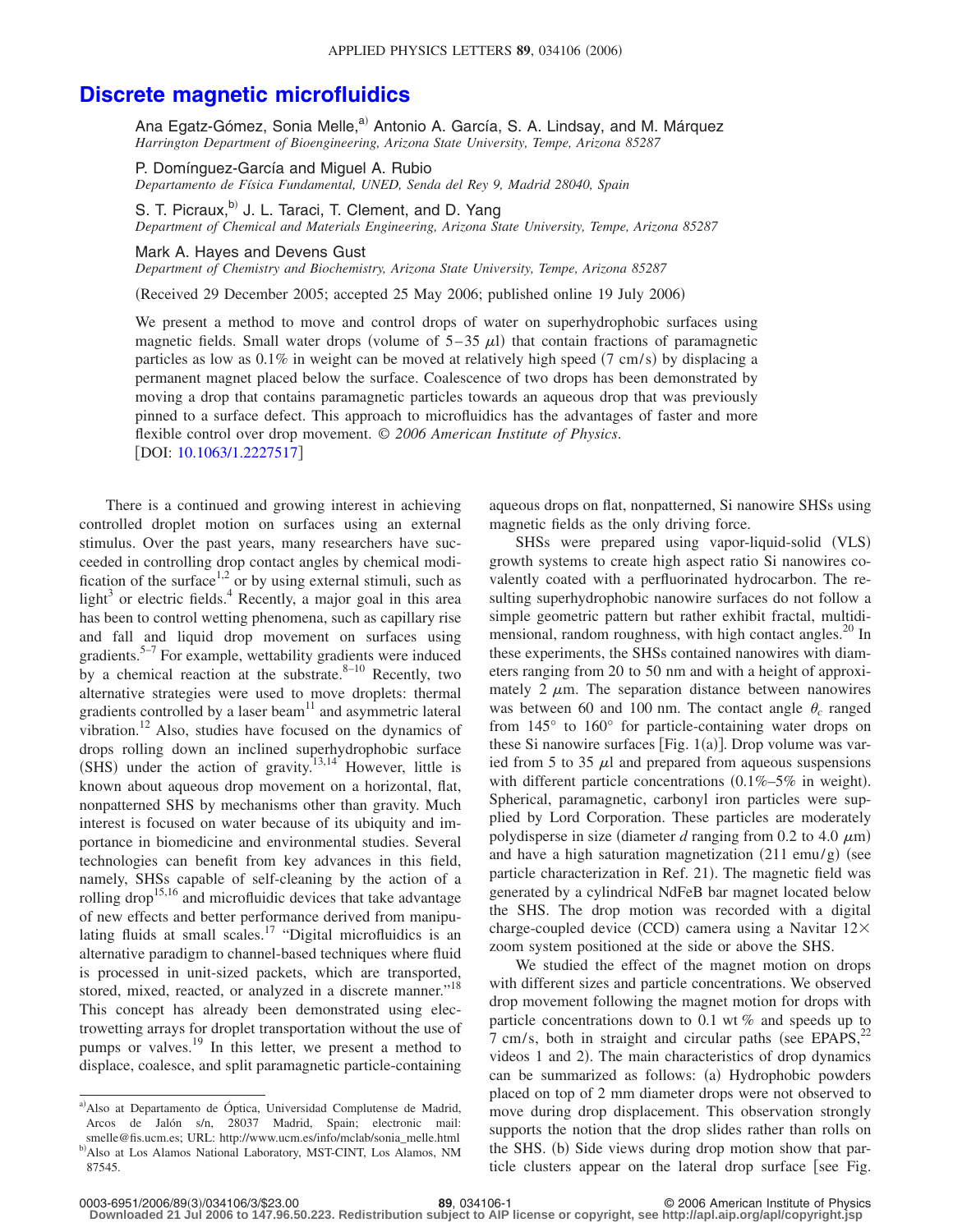

FIG. 1. (a) A water drop of 6  $\mu$ l resting on a nanowire surface under a magnetic field. Paramagnetic particle chains are vertically aligned along the magnet axis. (b) The same water drop sliding to the right and under the influence of a magnet, which is positioned beneath the surface. Paramagnetic particle chains push against the lateral surface of the drop. A force diagram accompanies the drop images.

1(b)]. The magnet drives the clusters which pull the drop surface due to capillary forces and strongly distort the drop shape. There is clear evidence of dynamically induced contact angle hysteresis, with the advancing contact angle  $\theta_a$ being larger than the receding contact angle  $\theta_r$  [Fig. 1(b)]. (c) Top views during drop motion show that the particle clusters which are visible from above are regularly distributed in a pattern that is reminiscent of the Rosensweig instability<sup>23</sup> [Fig. 1(b)]. More importantly, they appear to slide with the drop. (d) In terms of the magnet-to-drop distance there is a magnetic field threshold,  $B_{th}$ , below which no motion of the drop occurs. It is not clear if the magnet velocity affects this threshold. (e) Within the range measured here (Fig. 2), the drop size does not affect the threshold field required to move drops on these SHSs, which suggests that frictional resistance is extremely low. These results are in accordance with molecular studies that predict that roughness from the nanoto the microscale at the solid-liquid interface can greatly enhance slippage, probably due to the existence of nanoscale



Particle concentration (wt. %)

FIG. 2. The minimum magnetic field needed to displace the drop,  $B_{\text{th}}$ , as a function of particle concentration for drops of different sizes. Each point is an average of at least ten measurements and indicates that drop size does not affect  $B_{\text{th}}$ 

bubbles at the liquid-solid interface.<sup>24</sup> (f)  $B_{th}$  increases upon decreasing the particle concentration; if there are fewer magnetic particles in the drop, higher magnetic field intensities are needed to start the drop motion (Fig. 2). This increase is not surprising because the total force exerted by the magnetic field is roughly proportional to the magnetic dipole moment of the clusters, which in turn is proportional to the number of magnetic particles present in the cluster.

Coalescence and/or drop splitting are essential processes in microfluidic applications. Coalescence of two drops was achieved on SHSs using an approach where a moving, particle-laden drop is moved into a second, standing drop lacking particles and deliberately held at a surface defect. Movement of the resultant drop away from the defect was then demonstrated using a magnet  $(EPAPS, <sup>22</sup>$  video 3). A drop was split into two smaller drops by progressively separating two magnets held below the surface  $(EPAPS, <sup>22</sup>)$ video 4).

A more detailed physical characterization of this system is beyond the scope of this letter. Here, the physics involved in drop motion is only briefly sketched. When there is no external magnetic field, the particles do not have a permanent magnetic dipole moment and simply sediment to the bottom of the drop. The permanent magnet generates a spatially nonuniform magnetic field and magnetizes the paramagnetic particles that, due to the induced magnetic dipolar interaction, aggregate into cylindrical clusters that follow the magnetic field lines.25,26 We note that the particles are always kept inside the drop by capillary forces.<sup>27</sup> When the magnet is displaced, the clusters move and drive the motion of the drop. At first, the clusters slide inside the drop following the motion of the magnet until they reach the contact line. When the first clusters reach the contact line, the competition between the capillary  $(F^{\gamma})$  and magnetic forces  $(F^m)$  makes the clusters start to climb along the drop surface. Now  $F^m$  acts along the cluster axis (forming an angle  $\alpha$  with the vertical direction) while  $F^{\gamma} = (\pi \gamma D) / [\cos(\alpha - \alpha_a)]$  acts along the local normal to the drop surface (forming an angle  $\alpha_a$  with the vertical direction). Here  $D$  is the diameter of the cluster. The horizontal component of  $F<sup>m</sup>$  is responsible for drop motion. The vertical component of *F<sup>m</sup>* will twist the drop surface at the contact line and distort the drop surface, increasing the advancing contact angle (decreasing  $\alpha_a = \pi - \theta_a$ ). This creates a difference between the contact angles at the advancing and receding segments of the contact line, leading to a retention force  $F = 2 \gamma r J$  that opposes drop motion.<sup>28</sup> Here  $r = R \cos(\theta_c - \pi/2)$  is the radius of the circle of contact between the drop and the SHS, and  $J = \cos \theta_a - \cos \theta_r$ . Thus the drop will move when the horizontal component of the magnetic force compensates the capillary and retention forces. In Fig. 1(b), the contact angle difference and the inclination of the clusters can be appreciated. Calculations based on the actual measured values of the angles ( $\theta_c \approx 147^\circ$ ,  $\theta_a \approx 160^\circ$ ,  $\theta_r \approx 136^\circ$ , and  $\alpha \approx 44^\circ$ ) show that the magnetic force modulus needed to balance the capillary and retention forces is within an order of magnitude of the range achievable in our experimental setup.

In conclusion, we have demonstrated the feasibility of using magnetic fields to move, combine, and split aqueous drops containing paramagnetic particles on SHSs. These drops can be moved at relatively high velocities—on the order of a few centimeters per second. Thus, this technology is a promising method for manipulating small, discrete

**Downloaded 21 Jul 2006 to 147.96.50.223. Redistribution subject to AIP license or copyright, see http://apl.aip.org/apl/copyright.jsp**